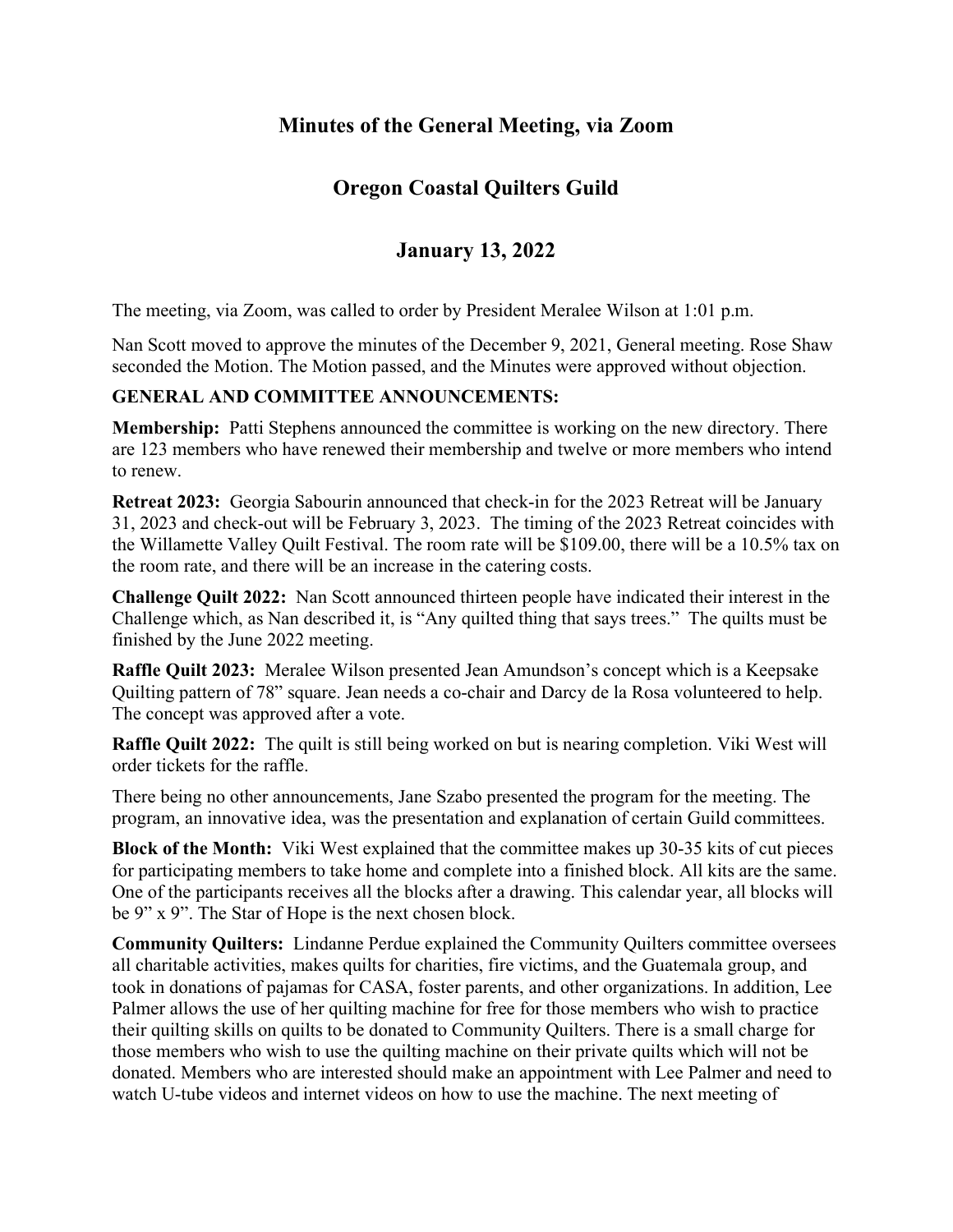Community Quilters is Thursday, January 27, 2022. The meetings are at Lee Palmer's office in Newport next to WaFd. Lindanne further announced Community Quilters needs donations of adult masks.

**Finishing School:** Finishing school began several year ago. The meetings are at The Carriage House on the  $4<sup>th</sup>$  Thursday of the month from 10:00 to 4:00 p.m. There are not any meetings in November or December. Members can bring their sewing machines, lamps, and other supplies as the only tools supplied by the committee are irons and ironing boards. The benefits of the meetings are the exchange of friendship, knowledge, and expertise. Because of Covid, the meetings are indefinitely suspended. When the meetings resume, they will continue to be free.

**Fund Raising:** Chris Benedetti explained Fund Raising is a new committee which concentrated all its efforts on an online auction of quilts and quilted projects donated by members. Roseanne Berton was experienced with the website and worked on the committee as did other participating members. The online auction netted \$5,000.00 in profits and will be repeated in 2022.

**Stash Committee: "**Stash" stands for "Stash Above and Beyond Life Expectancy." Members bring in 1-3 fat quarters for donation and every member who donates gets a ticket to win the total number of fat quarters donated. Although the committee did not meet in 2021, It will meet beginning in March, 2022 when the theme of the donated fat quarters will be dots and stripes. The committee needs a co-chair.

**Veterans' Projects:** Rose Shaw explained that the committee started in 2016 and, even though it began as a series of small projects, it has evolved into a massive project. As of this date, *375 quilts have been donated to veterans.* Monthly sew-ins are at the Siletz Grange. The quilt shop, Sew-Hound, is two blocks away and it has supplies needed for the projects. The committee needs volunteers to sew blocks, make quilt tops, quilt, bind, and make labels. Interested members can pick up blocks at quilt shops or the first Thursday of the month. The January meeting is cancelled, and the next meeting is February 16, 2022.

**Workshops/Programs:** Jane Szabo announced she needs volunteers to plan the year's programs. There are resources for Zoom teachers and programs on the internet and Jane is always looking for input.

**Quilt Show:** Wilma Roles announced the Church is secured, as is the Rec Center, for the 2022 Quilt Show in August. There will be a 1:00 p.m. meeting, via Zoom, of all committee chairwomen on Thursday, January 20, 2022. Related to Wilma's announcement, Debbie Mosely announced it is time to change quilts at the Rec Center. She needs four quilts with a Valentine Day's theme and then four quilts with an Hawaiian theme in April.

The program having concluded, Nan Scott introduced Show & Share.

- 1. Jean Amundson exhibited one quilt entitled "Flutterbys" a quilt of twelve squares, with a butterfly pattern in batiks of oranges and blues.
- 2. Jane Childers exhibited two quilts: a Veteran's quilt, dedicated to the Marines and Army for her nephew, David, and a brilliant quilt in blues and greens with a peacock center panel.
- 3. Melissa Hollenbeck exhibited her vibrant bumblebee quilt from the Krista Moser workshop.